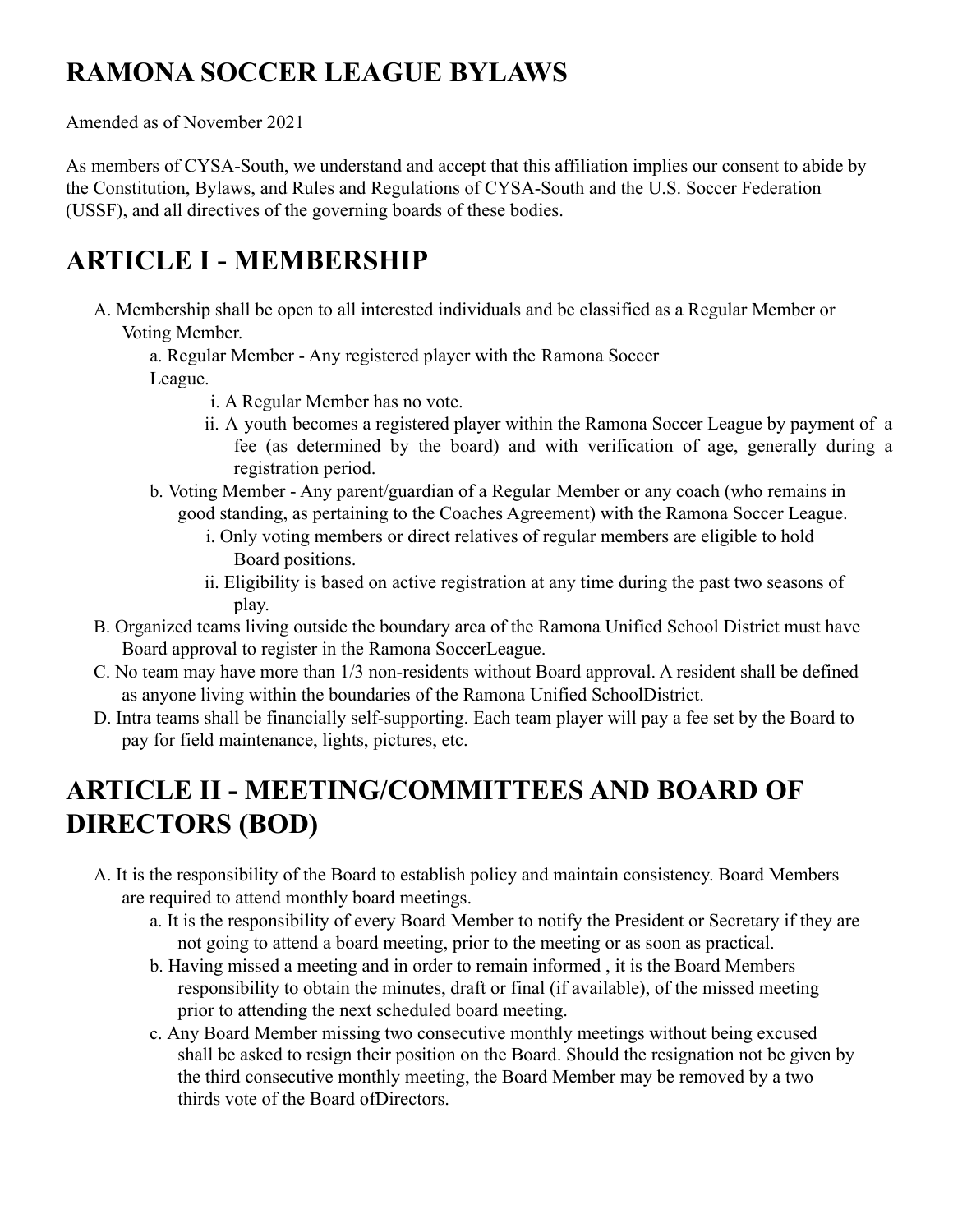- B. All coaches (Recreational & Intra) will be required to attend meetings as scheduled by the Director of Coaches and Director of Competitive.
- C. Most business of the Ramona Soccer League may be conducted in an informal manner; strict parliamentary procedure generally need not be followed at meetings. However, if desired by the majority of members present at any meeting, Robert's Rules of Order (most recent version) shall govern where applicable and where not inconsistent with these Bylaws.
- D. Annual elections shall be held at the December meeting of the Board ofDirectors (all current voting members are eligible to vote). Responsibilities are to take effect immediately. E. During the month of January, a Budget Committee, consisting of at least three (3) Board Members and chaired by the Treasurer, will meet to establish an annual operating budget. The proposed budget will be presented for discussion and approval no later than the March meeting.
- F. The Trial Board will be comprised of and limited to the following Board Members: President, Vice President, Director of INTRA FC, Secretary, Director of Coaches,Director of Referees, and the Division Rep of the party involved. The Trial Board will adhere to the CYSA manual on protests and appeals, a copy of which will be made available on request. Results of a Trial Board will be presented to the Board of Directorsimmediately.
- G. An independent audit or accounting review of the Recreational & Intra accounts may be completed on an annual basis by March 1st.

# **ARTICLE III - BOARD OF DIRECTORS**

- A. The Board of Directors, (the Board or BOD) of the Ramona Soccer League (RSL), shall constitute the governing body of the RSL. The BOD shall be responsible for organizing the League and managing the affairs of the RSL, according to these Bylaws. If occasions arise that are not fully covered by these rules the RSL Board has absolute power to decide such cases.
- B. The Board shall be comprised of members of the recreational branch of the League,with the exception of Director of INTRA FC and Intra Treasurer. Director of Intra and INTRA FC Treasurer must be held by members of Intra.
	- a. President
	- b. Vice President
	- c. Director of Intra FC
	- d. Secretary
	- e. Treasurer
	- f. Intra FC Treasurer
	- g. Registrar
	- h. Director of Coaches
	- i. Director of Referees
	- j. Director of Public Relations / RPRA Rep
	- k. Director of Field Maintenance
	- l. Division Representatives (1-3, 4, 5, 6, 7, 8)
- C. The term of office shall expire at the December elections, beginning immediately at the time of election. The retiring Treasurers will have 30 days to bring the books todate.
- D. The President shall call the Board meeting at least once per month, unless contact between the President and other Board Members indicate an additional meeting is necessary. A quorum of at least six is required to constitute a Board Meeting. If the President is not available to run a meeting, then the Vice President shall do so. If the President and Vice President are unavailable, then the Secretary will chair the meeting.If all of the Board members listed above are unavailable, then no official meeting may be held.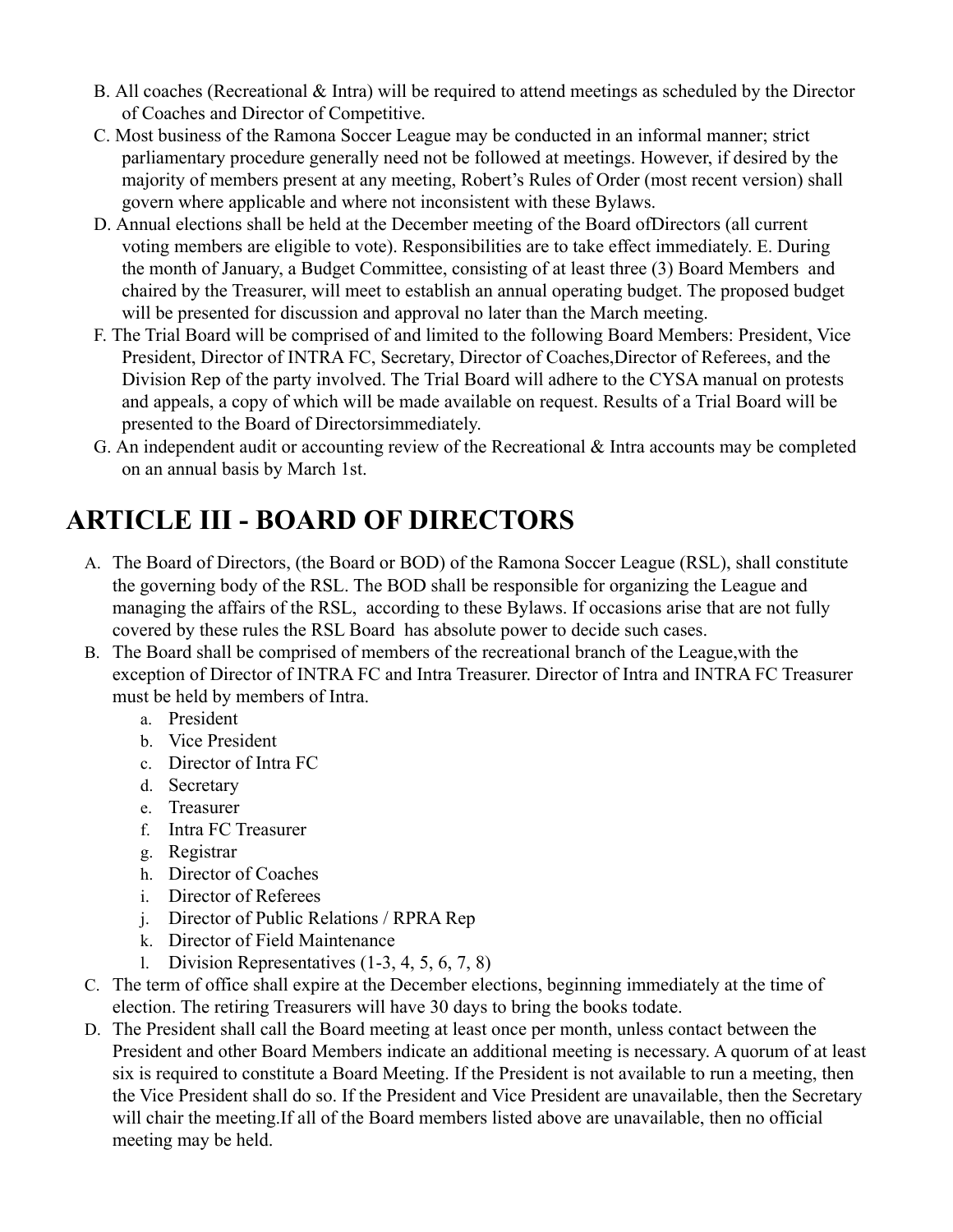- E. The Trial Board shall meet and decide all protested games, red cards and any other grievances after hearing testimony from the referee, coaches, and other interested parties as prescribed by the current CYSA guidelines for trial boards. The decision of the trial board shall be final and its deliberations regarded as confidential. (SeeArticle II-F) The results of a trial board shall be presented to the Board of Directors (BOD) immediately.
- F. Board decisions shall be determined by a majority of the Board Members present.The President's or Acting President's (Chair of Board meeting) vote will not be included where a majority vote is established, but will be included only to break ties.
- G. Any RSL Board Member may be removed after a motion of dismissal is properly agendized, presented and seconded, and is approved by a two-thirds vote of those present
- H. The RSL Board shall maintain adequate and correct accounts, books and records of its business and properties. All of the books, records and accounts shall be kept in a safe place as determined by the BOD.
	- a. Financial records shall be made available in accordance with disclosure requirements of California state and federal law.
	- b. All checks, drafts, notes, bank accounts, money payments and evidence of indebtedness issued in the name of RSL shall be signed or endorsed by such person or persons and in such manner as provided for in theseBylaws.
	- c. The BOD shall prepare an Annual Report of Statement and present it to the membership. Usually this is accomplished by publishing a financial statement on the League website.
	- d. The BOD shall file applicable tax reporting as required by law for a non-profit organization.

### **ARTICLE IV - DUTIES OF THE BOARD OF DIRECTORS**

- A. President The President shall have the ultimate responsibility and authority to conduct the business of the organization within the framework of these By-Laws and theLeague's Constitution. He/She shall act as chairperson at all Board of Directors andGeneral meetings. He/she shall oversee all volunteers and appoint special committees that the Board of Directors deem necessary to carry out the function of the League. He/She shall be the Liaison person with the governing body (CYSA-S). He/She shall have the power to make purchases on behalf of, incur indebtedness for, or otherwise obligate the league up to a maximum amount of \$400.00. These purchases must be approved at the next board meeting and must be accompanied by a check request or a receipt. It is recognized that this maximum amount shall be consistent with the total financial picture of the League with additional incorporation of the approved budget and actual income. He/She shall be one of the signers on any League bank accounts.
- B. Vice President Shall act as President in the President's absence. The Vice President, with support from the Director of Fields, shall be responsible for supervising the preparation of the league practice and playing schedule for the entire season. Such schedules shall be subject to approval of the BOD. He/She will keep official scorebooks and place notice of all team standings on the official League website. He/She will work with the President and Public Relations Director regarding all media releases made by any branch of the League. He/She will chair any Trial Boards. He/She shall also be responsible for the end of the season awards. He/She shall co-chair a committee tasked with producing the League's schedule to be published on the League's website He/She may be one of the signers on any League bank accounts.

Outline of Vice President Responsibilities:

a. All uniform orders must be placed by the Vice President. Uniform order information will be submitted to the Vice President via each Division Representative.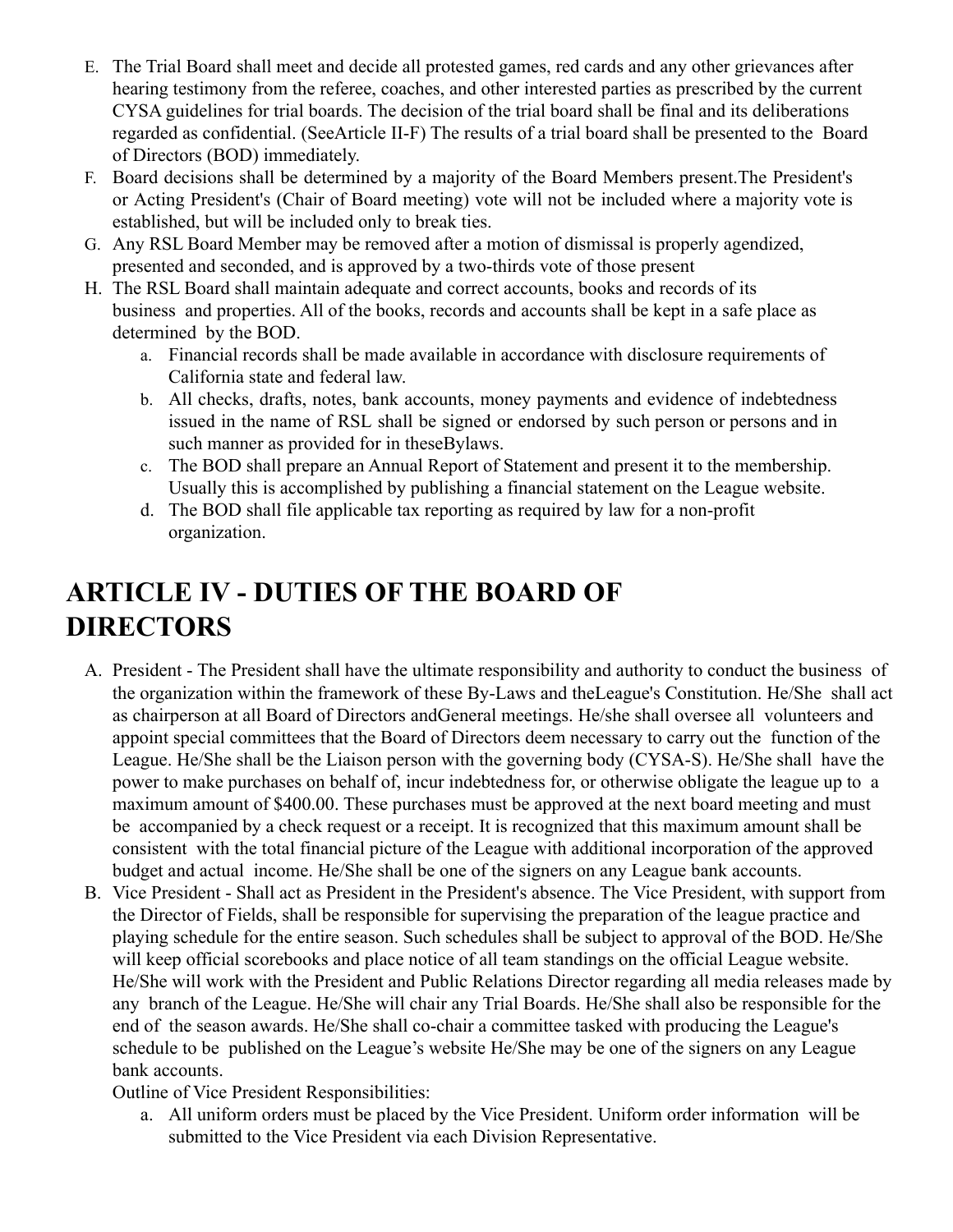- b. Coordination of opening day ceremonies (Raffle, Vendors, Sound Equipment, etc.) c. Coordination of picture day
- c. Coordination of post-season awards and events.
- d. Coordination of other major fundraising function if necessary (i.e., candy sales).
- C. Secretary The Secretary shall chair a meeting of the BOD in the absence of both the President and the Vice President. The Secretary will be responsible for the preparation and distribution of all meeting minutes. Meeting minutes will be available 14 days post BOD meeting. He/She will keep files on all incoming and outgoing correspondence. He/She will assist the President in handling correspondence and follow-up of assigned duties and agendas of other Board members. He/She may have access to the League post office box and is responsible for distribution of mail to individuals on the BOD.
- D. Director of Intra FC: The Director of Intra FC shall chair any meetings of the Intra committee. He/She shall be responsible for submitting Intra FC field schedule requests to the Vice President, Director of Fields. Such schedule shall be subject for approval of the BOD. He/She shall chair any Intra Trial Boards. He/She shall chair any Intra committee meetings. He/She shall be responsible for attending meetings of the Governing League (i.e., Presidio) and the filing of documents with that organization.
- E. Treasurer The Treasurer shall keep an accurate account of all financial transactions authorized by the BOD and/or the President. He/She shall ensure prompt payment of all invoices/bills presented to the League and approved for payment by the BOD. He/She shall provide a Treasurer's report at each BOD, General and Coaches meeting and be prepared to display the financial records at said meetings. He/She shall chair the Budget Committee. He/She shall ensure compliance with reimbursement procedures and proper cash handling procedures for all events where cash transactions are present. He/She shall promptly make deposits of received monies in an accredited banking institution. All disbursements should be made by check. No petty cash shall be allowed. At no time shall the Treasurer and Secretary both sign the same check. All League financial records shall be kept current using accounting software purchased by the League (i.e., QuickBooks) and shall be provided to a professional for tax preparation as required.
- F. Intra FC Treasurer The Intra Treasurer shall keep accurate records of all Intra team accounts. Individual team account balances will be presented at each meeting of the BOD and included in the minutes from each meeting. All accounts must hold a \$200 minimum balance. He/She shall ensure compliance with Reimbursement procedures and proper cash handling procedures for all events where cash transactions are present. He/She shall promptly deposit any received money to the League owned bank account and obtain a receipt. He/She shall be prepared to display the financial transaction records of the Intra branch and any individual team accounts at meetings of the BOD, Intra committee, or upon request by any member.
- G. Registrar The Registrar shall maintain an accurate roster of all teams in the League. Such rosters shall be the official League records for coaches, administrators and players for addresses and phone numbers. Primary focus consists of all activities regarding players. He/She shall be thoroughly familiar with registration procedures and roles of the governing body (CYSA-S), including validation requirements (i.e., copy of Birth Certificates) for the League, and complete CYSA registration in a timely manner. He/She shall organize dates for player registrations and provide the Treasurer with an accurate accounting of monies received. He/She shall oversee hardship requests to be placed in writing for presentation to the BOD. (Discussions of hardship and BOD decisions will be kept confidential.) He/She shall oversee the team draw or draft with the help of the Division Representative. He/She shall be responsible for printing of all player cards and administration cards, including All Stars.
- H. Director of Referees The Director of Referees deals with all referee issues and contacts with the Referee Association. He/She shall ensure that referees are available for scheduled games and will inform all parties involved when scheduled referee coverage is unavailable. He/She shall keep the League aware of rule changes and changes within the Referee Association. He/She shall maintain a chronological record of yellow and red cards issued during the course of the regular season by team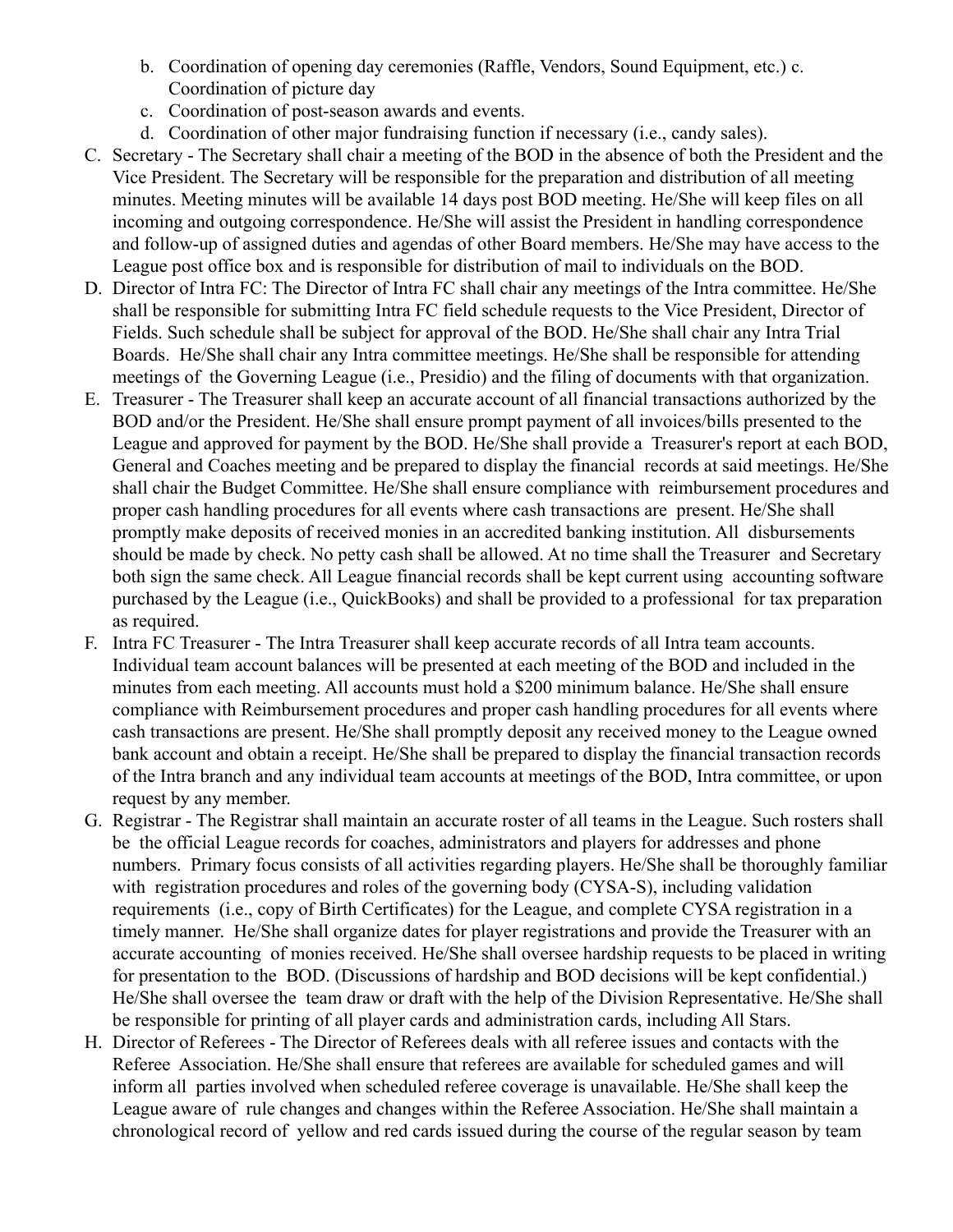and individual, and notify all parties involved when action is warranted by the BOD. He/She is responsible for disbursement of all monies needed for the Referee payments. He/She shall inform the Referee Assignor of rules specific to RSL.

- I. Director of Public Relations / RPRA Representative He/She shall be responsible for the promotional activities of the League. He/She will be responsible for coordinating all media releases and communications, with the support of the President and Vice President. He/he will co-chair opening day ceremonies and any major fundraising functions with VP. He/She will coordinate each sponsorship drive and other public contact duties as required. RPRA - The Ramona Parks and Recreation Association (RPRA) representative shall attend monthly meetings of the RPRA and keep the BOD informed of all issues.
- J. Division Representatives Will ensure that all teams in their respective divisions have an official coach and team parent. They shall represent their division's coaches and bring forth to the BOD all items that may need clarification, disciplinary action or simple discussion. A Division Rep may not be an active coach in their respective divisions. They will be the focal point for all parties involved when a grievance is presented. A Division Rep will notify all parties of protest procedures. They shall assist with registration. He/She shall assist with the team draw or draft. They shall ensure that coaches and team parents know their duties and provide them guidance in completing assigned responsibilities. Division Representatives will assist the Vice President with the following duties:
	- a. The Division Rep will gather uniform information from each Coach and submit it for order placement with the Vice President.
	- b. Assist with coordination of opening day ceremonies (i.e., Jog-a-thon, Raffle. etc.) c. Assist with coordination of picture day.
	- c. Assist with coordination of post-season awards and events.
	- d. Assist with coordination of other major fundraising functions, if necessary (i.e., candy sales).
- K. Director of Coaches The Director of Coaches (DOC) will assist in the development of continuity and consistency in coaching styles between recreational teams. He/She will develop and hold coaches clinics, as well as oversee completion of Risk Management and all Cal South requirements of all coaches, assistant coaches and team managers. The DOC may assist coaches during weekly practice. He/She will attend monthly BOD meetings and report the progress of the coaches and any areas of concern. The DOC will be responsible for notifying all Coaches in the appropriate Division, and the Division Representative immediately when a Red Card is issued in that particular Division. The DOC will establish a liaison with the League's Director of Referees and establish Red Cross CPR & First Aid classes. The DOC must establish a "Point of Contact" with the local legal authorities (Police and Sheriff). Normally such contact can be made by the department's community affairs section.The DOC will schedule meetings as per Article II, paragraphB.
- L. Director of Fields He/She shall oversee all decisions regarding field conditions and property maintenance. Assist the Vice President with establishing practice and game schedules. He/She shall determine when field closures are necessary. He/She will submit a budget of field supplies and equipment needs to the Treasurer annually, or more often as needed.

## **ARTICLE V- CASH POLICIES**

- A. Each committee shall provide an estimate of expenses by the first budget meeting in January of each year with the budget due by the BOD meeting in March.
- B. Each fundraising chairperson and co-chair will provide an estimate of expenses prior to the activity/event they are undertaking. At the conclusion of that activity/event, the chairperson and the co-chair shall provide the Treasurer with an overall statement of monies earned and spent. The Treasurer shall check said statement and verify the statement for accuracy.
- C. During registration, it will be the responsibility of any board member present to provide a parent with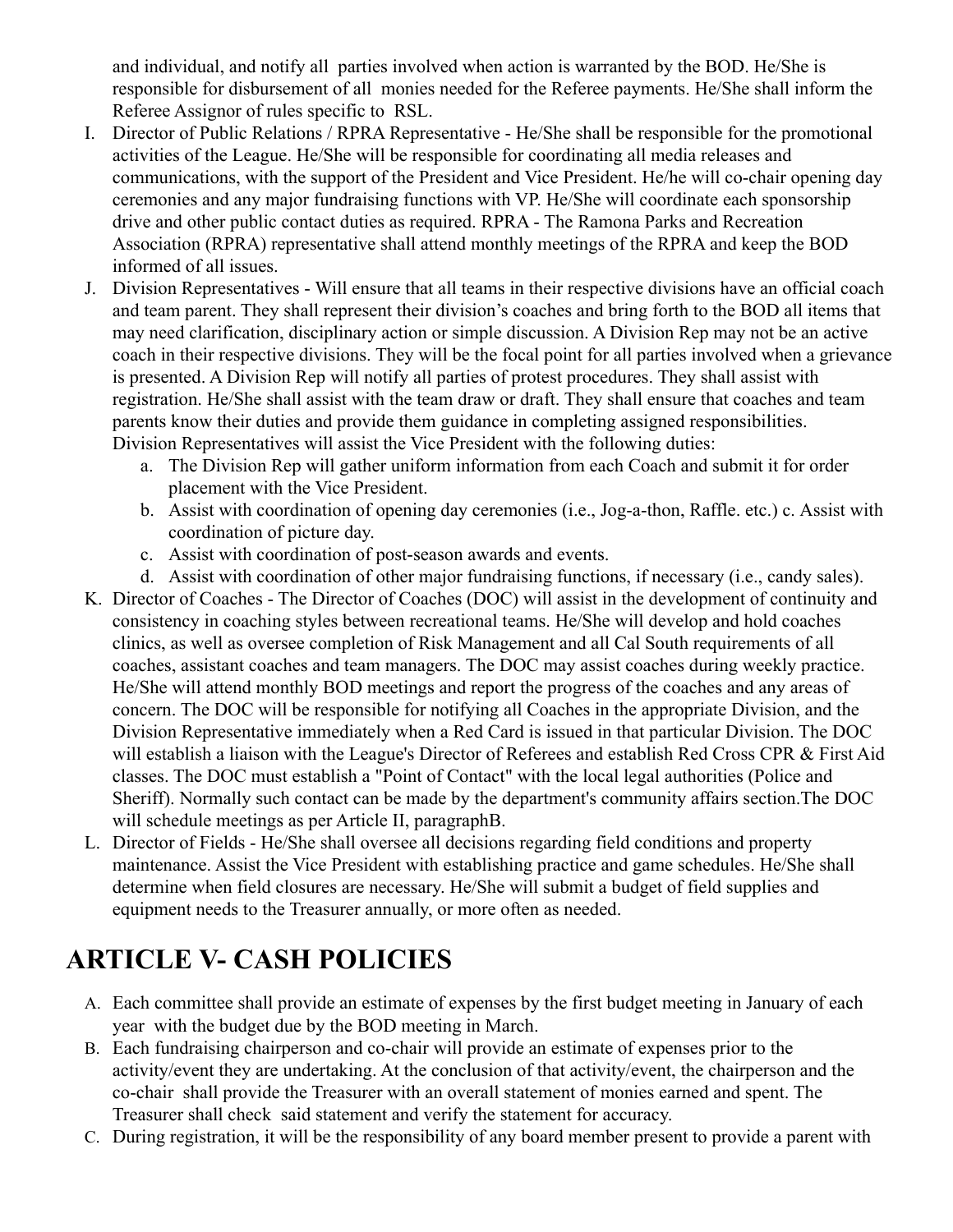a receipt for registration fees received (in cash). At the conclusion of registration for that day, the Board members present will verify monies received. All funds will be deposited by the Treasurer.

- D. Refund policy is as follows:
	- a. There is a \$25 processing fee deducted from all refunds. Registration fees are based on a variety of costs and expenses incurred by the league. Because many of these costs must be paid in advance, player withdrawals still result in a cost to Ramona Soccer League.
	- b. Ramona Soccer League recognizes that, from time to time, players may need to withdraw from a sport due to unforeseen circumstances.
	- c. All requests for refunds must be made in writing to ramonasoccerleague@gmail.com or PO Box 463, Ramona, CA 92065. Refunds will be considered in accordance with the following timeline:
		- i. Before Team Rosters: 100% (minus \$25 processing fee)
		- ii. After Team Rosters: 50% (minus \$25 processing fee)
		- iii. After Season Begins (Opening Day): No Refund
- E. All teams will surrender any funds to the appropriate Account Manager to be kept in a learn account. Teams will not keep a "slush" fund.
- F. All monies received, through Ramona Soccer league and/or Intra FC, become property of the Ramona Soccer league.

# **ARTICLE VI - TEAM MANAGEMENT**

- A. Recreational coaches and assistant coaches shall be selected from a list comprised of those parties who have indicated a desire to coach. The BOD shall have final approval of all recreational coaches and assistant coaches.
- B. Coaches are responsible for their players and the teams conduct. Coaches are also responsible for their teams parents and spectators' conduct before, during, and after games and practices.
- C. No two recreational teams may coach from the same side of the field. Home team will have selection of sideline. It is the responsibility of the Coach (es) with the first home game of the day to mark the field lines, put corner flags out, and put out pop-up goals, if needed. It is the responsibility of the Coach (es) with the last home game of the day to put all equipment away and properly secured.
- D. When conditions exist within a team that reflect poor management/sportsmanship, which is not in accordance with these Bylaws and /or not in the best interest of soccer, the RSL Board shall have the power to relieve the team official(s) involved and/or to revoke their membership in the Ramona Soccer League.
- E. Names and resumes of all Intra coaches must be submitted to the Director of INTRA FC for approval to coach in the RSL. A committee consisting of the Director of Intra FC, Intra FC Treasurer, Director of Coaches, and RSL President will interview all applicants. The selection process should begin no later than December 15th for younger teams and February 1st for older teams.
- F. Intra traveling teams shall field one team per age division. A second team may be formed if the first team has full roster. Teams should be placed in different skill bracket, if the teams are new competitive teams they may play within the same skill bracket but different region (ex. Central, North or South). The quality of remaining recreational teams should always be considered in this decision.
- G. All Intra players must have a signed contract before being registered on an INTRA team.

## **ARTICLE VII - GRIEVANCE PROCEDURES**